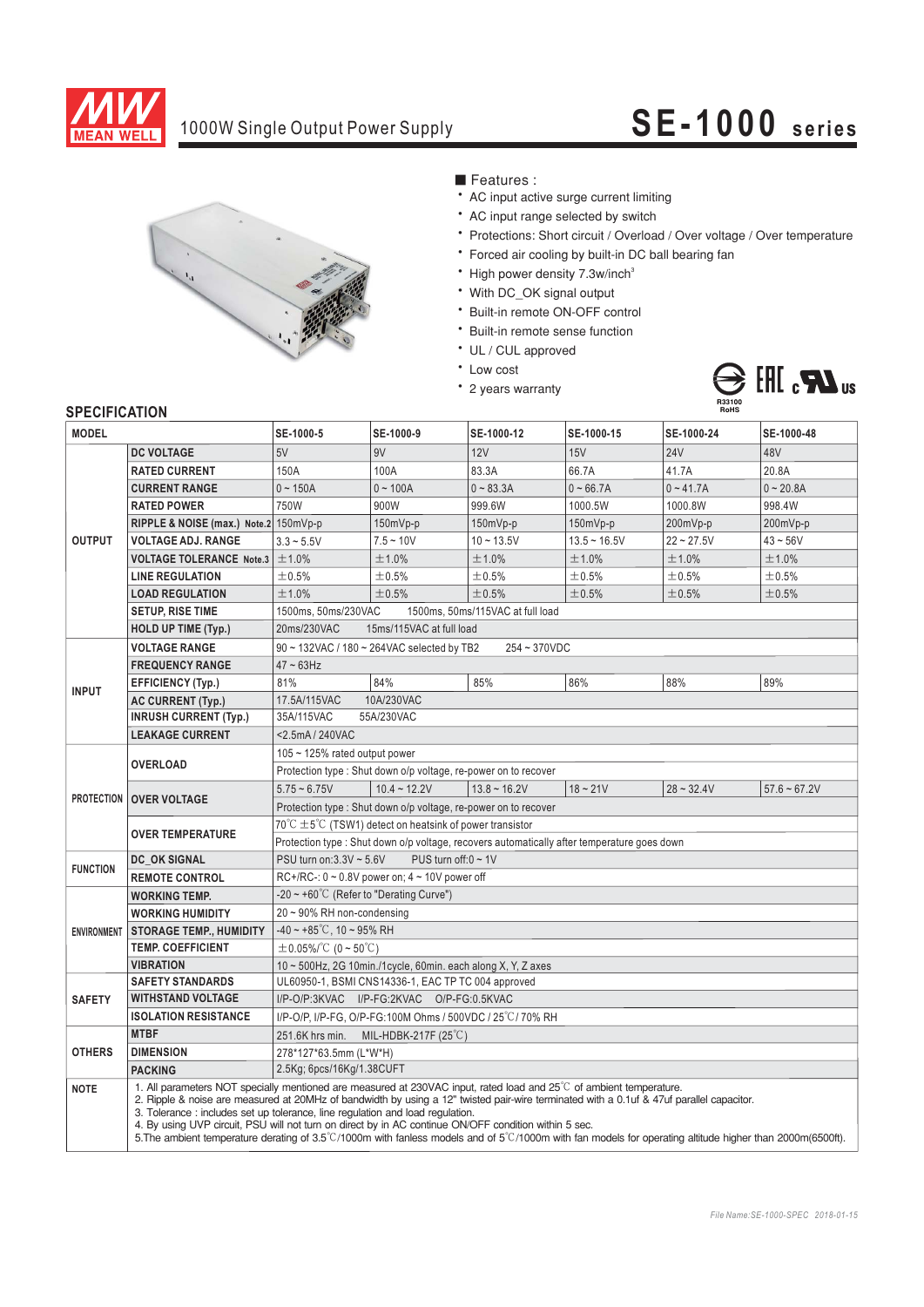

## 1000W Single Output Power Supply **SE-1000 series**